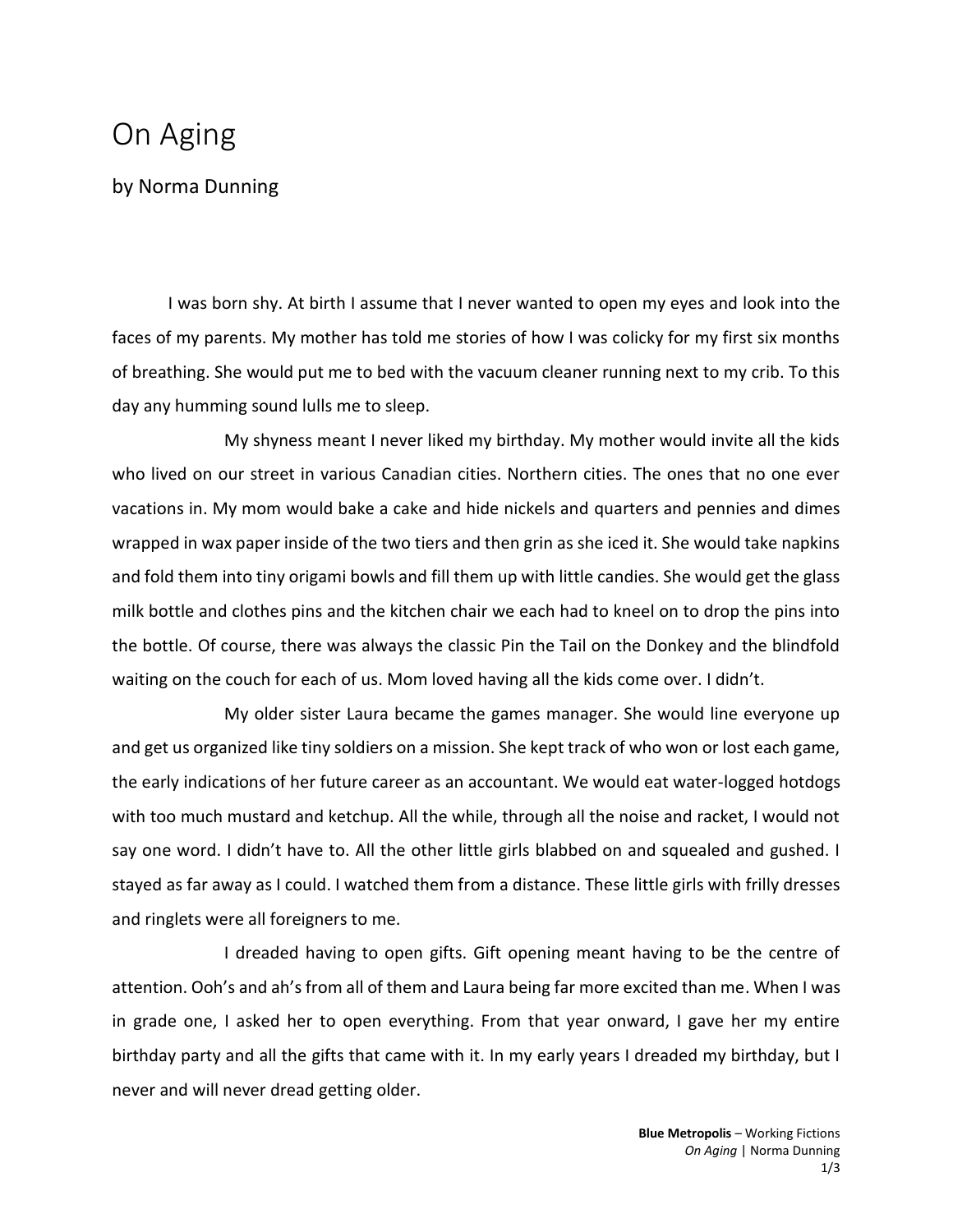Aging is not about vanity. Aging is not about watching your face slide south with the pull of gravity as time ticks past you. Aging is not about fighting with our bodies. Aging is about being content. Being content in who we are now. Being content in all that we have seen. Being content while watching our grandchildren drive our own children crazy and grinning at it all and thinking, "You had it coming!" The grans are always so much better than the originals. Aging is about letting anger leave us forever. There are so very few things that are worth getting mad at. Who needs to carry around anger? I don't and won't. It's far too heavy.

I have five grandchildren. I love being in their company. I love their energy and curiosity. I love hearing them laugh over the word 'fart.' I love how they come and sit on my lap and put their head on my right shoulder. They sit in the stillness, no talking, my fingertips flitting through their hair. I am their safe place in the world. A place where there are no demands or explanations required. A place without expectations.

That is what aging is about. It is about the language of love and warmth we give to the next generation. It's about being the best anaanatsiaq (grandmother). It is about leaving a legacy of love.

My birthday is in early January when everyone is broke and the tail ends of Christmas have not left us alone yet. My birthday arrives on the same day that charge card and utility bills appear. I am the least celebrated human. I don't mind it.

This year, though, I did something for myself. Two of my grandchildren came over on my birthday eve. I had bought a child's tea set. I set up the tea set on my coffee table. I loaded a couple plates with chocolates and plantain chips and KD and cucumber and celery and slices of red and orange and yellow peppers. When the children arrived, I announced, in my best British accent, that we were having, "Afternoon tea where we will discuss the events of the day".

My granddaughter was awestruck. She was thrilled to play afternoon tea. She is the epitome of femininity, so opposite of me. I have caught myself wondering if her parents brought home the wrong baby. When I see her love of nail polish and pretend make up and LOL dolls, I assume it's some throwback genetic flaw.

My little grandgirl lifted the teapot filled with ginger ale and poured a splash into each cup with reverence. She crooked her pinky into the air when she took her first sip. She declared